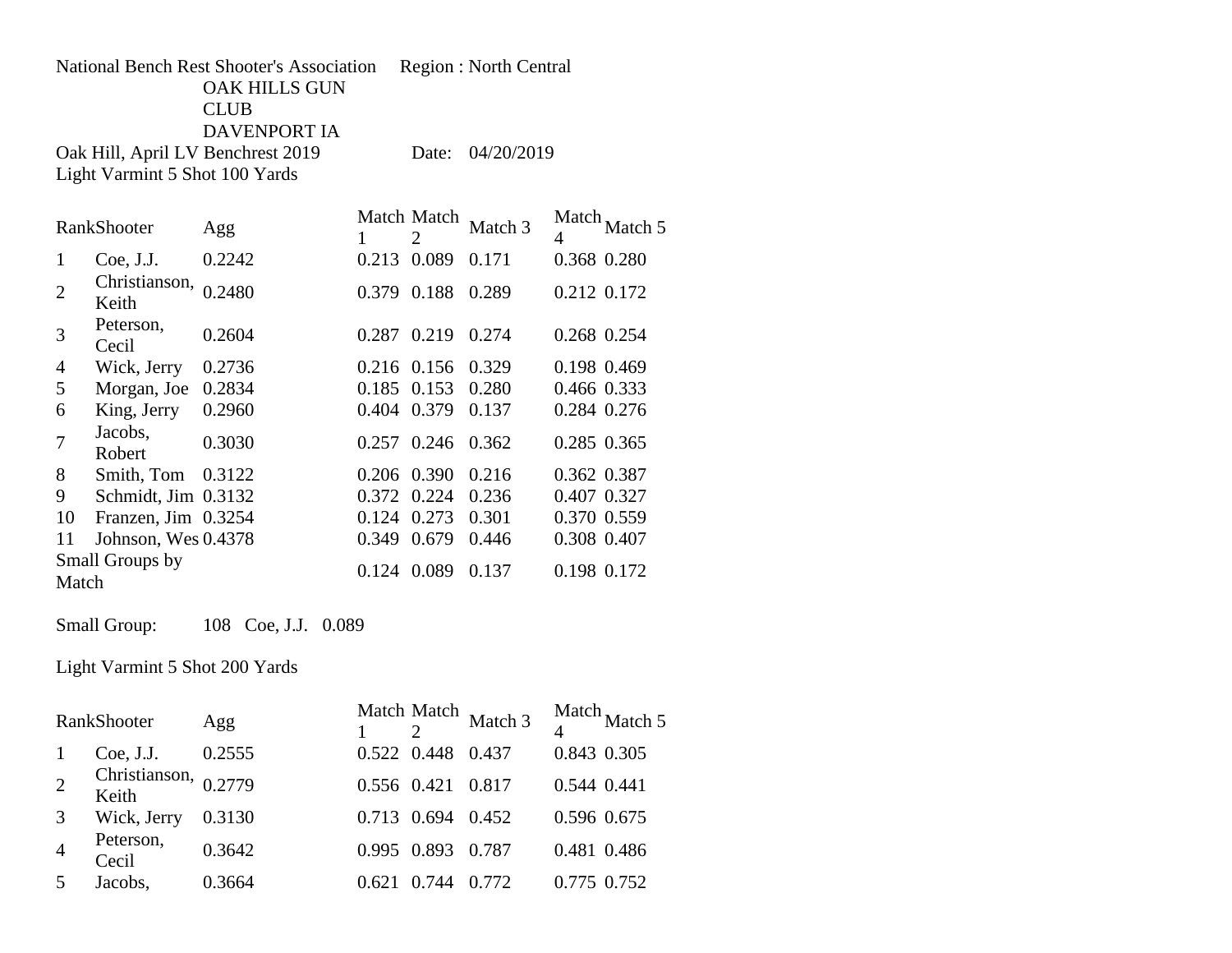|       | Robert                 |                         |             |  |
|-------|------------------------|-------------------------|-------------|--|
| 6     | Franzen, Jim 0.3750    | 0.758 0.987 1.001       | 0.687 0.317 |  |
| 7     | Schmidt, Jim 0.4043    | 0.539 0.811 0.670       | 0.838 1.185 |  |
| 8     | King, Jerry $0.4480$   | 0.734 1.084 1.055       | 0.768 0.839 |  |
| 9     | Morgan, Joe $0.4692$   | 1.271 0.583 0.887       | 1.092 0.859 |  |
|       | 10 Smith, Tom 0.5158   | 1.187 1.659 0.512       | 0.903 0.897 |  |
|       | 11 Johnson, Wes 0.5969 | 0.561 2.784 0.817       | 0.933 0.874 |  |
| Match | Small Groups by        | $0.522$ $0.421$ $0.437$ | 0.481 0.305 |  |

Small Group: 108 Coe, J.J. 0.305

| Oak Hill, Light Varmint April 2018 Grand Agg. -<br>Sorted By Rank |                        |           |               |               |  |  |  |
|-------------------------------------------------------------------|------------------------|-----------|---------------|---------------|--|--|--|
| RankShooter                                                       |                        | Grand Agg | $LV5-$<br>100 | $LV5-$<br>200 |  |  |  |
| 1                                                                 | Coe, J.J.              | 0.2398    |               | 0.22420.2555  |  |  |  |
| $\overline{2}$                                                    | Christianson,<br>Keith | 0.2630    |               | 0.24800.2779  |  |  |  |
| 3                                                                 | Wick, Jerry            | 0.2933    |               | 0.27360.3130  |  |  |  |
| 4                                                                 | Peterson,<br>Cecil     | 0.3123    |               | 0.2604 0.3642 |  |  |  |
| 5                                                                 | Jacobs,<br>Robert      | 0.3347    |               | 0.30300.3664  |  |  |  |
| 6                                                                 | Franzen, Jim           | 0.3502    |               | 0.32540.3750  |  |  |  |
| 7                                                                 | Schmidt, Jim 0.3587    |           |               | 0.31320.4043  |  |  |  |
| 8                                                                 | King, Jerry            | 0.3720    |               | 0.29600.4480  |  |  |  |
| 9                                                                 | Morgan, Joe 0.3763     |           |               | 0.28340.4692  |  |  |  |
| 10                                                                | Smith, Tom             | 0.4140    |               | 0.31220.5158  |  |  |  |
| 11                                                                | Johnson, Wes 0.5174    |           |               | 0.43780.5969  |  |  |  |

Oak Hill, Light Varmint April 2019 Grand Agg. - Equipment List

| <b>RankShooter NameStock Mfr</b> |                          |  | Smith Caliber Bullet Mfr Wgt Ogive Pwdr |                           |    | Wgt PrimerScope |             | Pwr    |    |
|----------------------------------|--------------------------|--|-----------------------------------------|---------------------------|----|-----------------|-------------|--------|----|
|                                  | 1 Coe, J.J. Coe          |  |                                         | Wick 6mm Miller 65 BT 133 |    |                 | 29.0 205 NF |        | 42 |
|                                  | 2 Christianson, Scoville |  | Self 6 PPC Own                          |                           | 66 | 133             |             | Vadata | 36 |